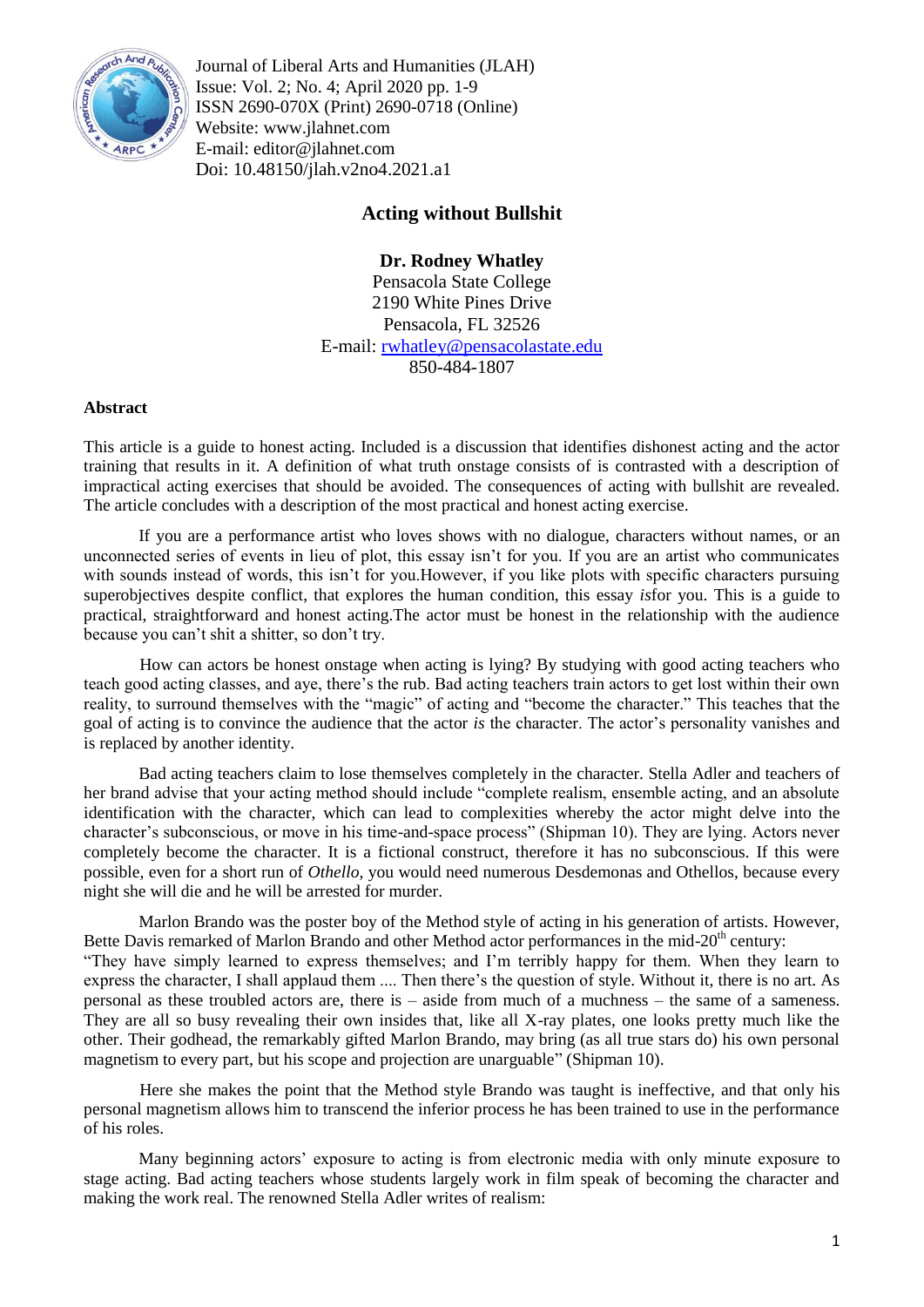"You play the play and you play the character to reveal the author"s idea. You never play yourself. The actor's aims is to serve the theatre, never himself" (Adler 238). This can be taken to mean the actor has to absent himself from the experience. With all due respect, shut the fuck up. This may work for film actors, but it should not be the stage actor"s goal. Without the actor, there is no character or play. This is impractical advice as everything is filtered through the actor. Adler"s goals may work for film actors, but they should not be the stage actor's objective.

The stage actor who focuses only on convincing the audience that the actor is the character is attempting to perform a magic trick: "Nothing up my sleeve, poof! Abracadabra! The character appears before your very eyes!" Stage magic is not real, and neither is the magic actor. The actor is lying to the audience, and they know it. The audience knows they are in a theatre, watching an actor on the stage lie to them and they don"t like it.

Another term used by magic actors and their teachers is being "natural" on the stage, which is a pile of bullshit of a different color. Cameron and Hoffman, in their book, *The Theatrical Response,* note:

"Indeed, for as far back as at least the Restoration period, each dominant school of acting has defined itself as natural and the school which it has displaced as artificial; our own "technique" versus "method" controversy is a manifestation of the same split. In every age, actors who cannot fully master their instruments are inclined to label the work of those who can as 'artificial.' Confusing their egos with their creative imaginations, they are inclined to call their own work "natural" – meaning, it would seem that it is a manifestation of themselves rather than of an acquired set of gestures, rhythms, vocal patterns, and so on. Beneath this attitude, of course, is a misunderstanding of the nature of acting, a misunderstanding that has an equally limiting counterpart in the artificial or technical actor who has full control of his instrument but little or no ability to exercise his imagination. Whereas the first actor, the 'natural,' confuses his own feelings, his own ego, with creativity, the second actor confuses his own love of self-display, his desire for public exposure, with externalizing the role" (252-253).

The goal of the stage actor is to pursue vividly the character's goal. Trying to convince the audience your character is a real person is neverapplicable, not even in realism, and realism is only one of a plethora of acting styles.

Audiences don"thave to believe that a dancer is a "character" in choreography in order to enjoy the dance. Audiences can appreciate the skills of actors' performances in the same way. Audiences exercise the willing suspension of disbelief so that they can let actors blind them with brilliant, skilled and talented displays. Audiences don't want deception; they want artistic beauty. To see real people in the theatre they need only turn their heads to look at other audience members. You ever see those commercials with the blurbs on the screen that describe the images as being "real people, not actors"? There are no real people onstage, only actors.

# **Mysticism**

Acting is not magic. Heck, it's not even all about talent. If someone says of an actor, "That kid's got it!" that someone is full of crap. Yes, there are people born with more innate ability than others. For instance, I can only run so fast and jump so high, particularly since I"m an old white guy. People try to tell me I"m middle-aged, but if I live to be 114, please, just kill me.

Much of acting is a skill, just ask Stanislavski. Or pretend to, since he"s dead. I"m not going to cite him because you should go do your own research at an actual library. Don't just sit there and Google. And you kids get off my lawn. Oh, okay here"s a citation. I hope it makes you happy. Stanislavski has written of the skill, not talent needed by actors in order to perform successfully. He calls it a need to achieve the "creative mood."

"...creativeness on the stage demands first of all a special condition, which for want of a better term, I will call the creative mood.... Nevertheless, all men of the stage, from the genius to the mediocrity, are able to receive the creative mood, but it is not given them to control it with their own will."

He goes on to describe the creative mood thusly: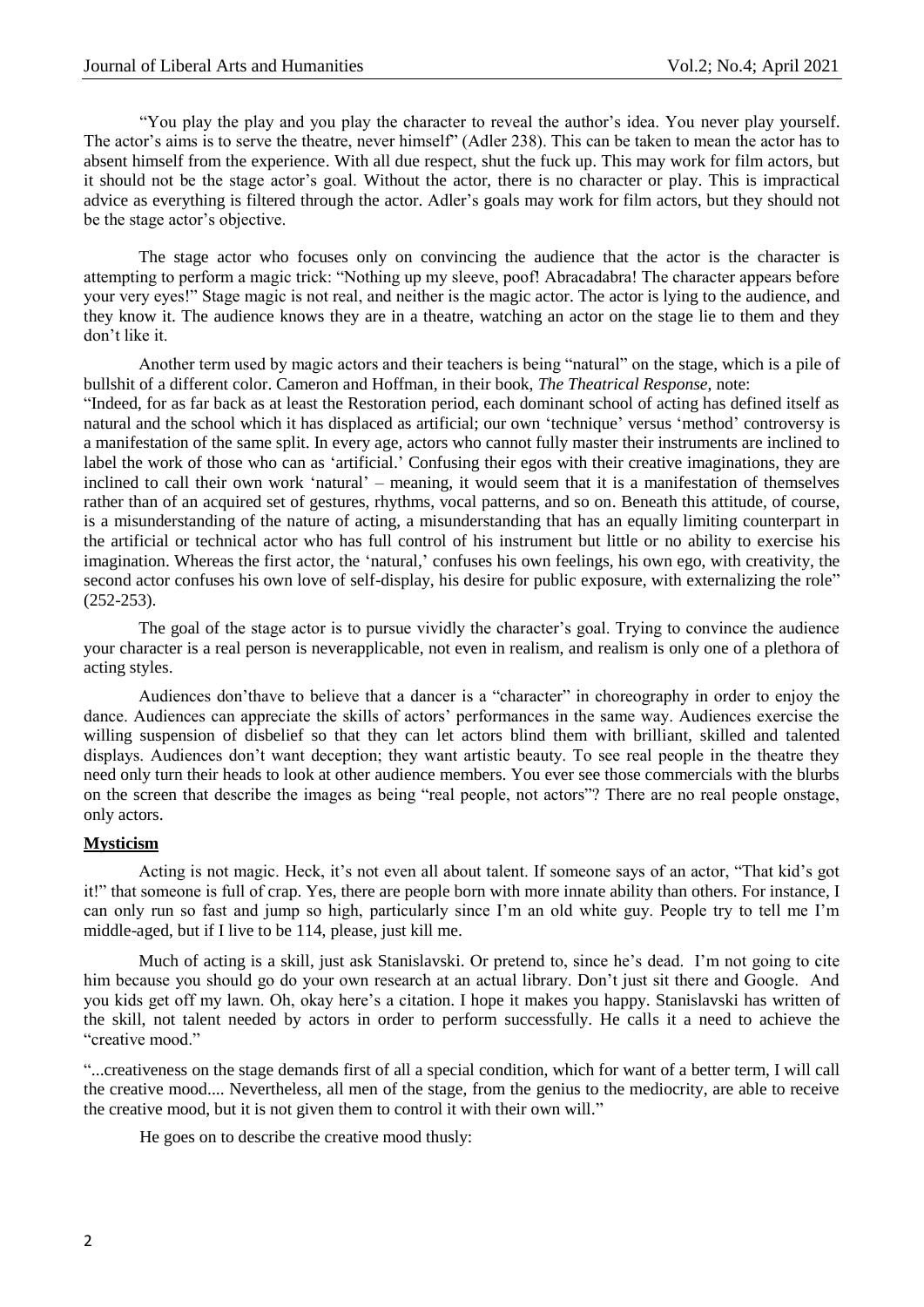"What I wanted to learn was how to create a favorable condition for the appearance of inspiration by means of the will, that condition in the presence of which inspiration was most likely to descend into the actor's soul.... If it is necessary to develop each of the component elements in one's self separately, systematically, by a series of certain exercises – let it be so! If the ability to receive the creative mood in its full measure is given to the genius by nature, then perhaps ordinary people may reach a like state after a great deal of hard work with themselves - not in its full measure, but at least in part" (Cole and Chinoy492).

Stanislavski knew that there are specific skills that improve with education, coaching, work, repetition, and practical experience with actual audiences that will dependably create good acting. A true test of whether an actor has a command of the skillset is the reaction of a paying audience. If they like the performance: good job. If they don"t: bad job. These are real world results withoutteachersgrading you or classmates attacking you.

Don"t trust what your teachers tell you because they are not invested in you the way you are. There are a startling number of bad acting teachersthat tellsome students to change majors because they aren"t perfectly beautiful, sexy, or the most brilliant actor ever born. A bad teacher tells you to minor in education so upon failure you can support yourself by teaching English and maybe be the drama club sponsor. Bad teachers believe their opinions are facts. But that"s just my opinion.

And while there may be some good acting students in class with you, you don"t know which ones you can trust. They may see you as a threat and want you to fail. Acting is a contact sport and your classmates" goal is to prove that they are the best. One way for people to make themselves look good is to make you look bad, so that the superior grade belongs to them. They must win and you must lose, because when you fail they win! Yay!

The only opinions that matter are those of casting directors and audiences. Casting directors hire actors so they can make money. Audiences hold actors responsible for the presentation of truth onstage that reveals to them some aspect of the human existence that, prior to the play"s performance,was a mystery to the audience.

When the acting lesson is that actors must become someone else, that students must "transform themselves into the character," some actors do research, which is good, for interior creation. For exterior creation they dabble with makeup or dramatically change their body weight. Problem? Actors cannot become characters. Actors, whether their self-esteem is positive or negative, are themselves, not other people. They can change appearances, voices, accents, movement signatures, body language, and other exterior factors, but inside? They are themselves pretendingto be the character.

It"s like on a first date where you pretend to be the person they are attracted to instead of who you are. Eventually they will discover the truth, and when you break character, they will break up with you. Actors tend to have a superior inferiority complex, in that we simultaneously think we are awesome and that we suck. Is it logical? No. But if we were logical people, we"d be mathematicians, not thespians.

Actors cannot transform into charactersbecause actors are real humans and characters are fictional constructs. Actors can pretend, that is what actors do, but they cannot fictionalize themselves. In David Mamet"s book,*True and False,* of this concept he writes:

"The play is a fantasy, it is not a history. The playwright is not *withholding*information, he is *supplying* all the information he knows, which is to say, all the information that is germane. 'The character' did not spend any time *at all* in Germany. He never was *in* Germany. There is no character, there are just black marks on a white page – it is a line of dialogue. An actual person who said he had been in Germany would be able to answer the question "For how long?"*You* are an actual person, but the character is just a sketch, a few lines on the page; and to wonder of the character, "How many years might he have spent in Germany?" is as pointless as to say of the subject of a portrait, "I wonder what underwear he has on?" And no answer the questioner might receive could, finally, be acted upon. "I spent some years in Germany" cannot be acted differently than "I spent twenty years in Germany." It can only be *delivered* differently" (Mamet 60-61).

If an actor truly believes that they are fiction, well, that"s why God made therapy. You can change your social roles in life, but you are you, no matter how you behave. No matter how deep and lovely the playwright has made the character, it is not real. The closest characters come to reality is that they are fractions of the playwright"s personality. Actors cannot be the playwright, who is a separate and real human being. Even actors cannot be two real people.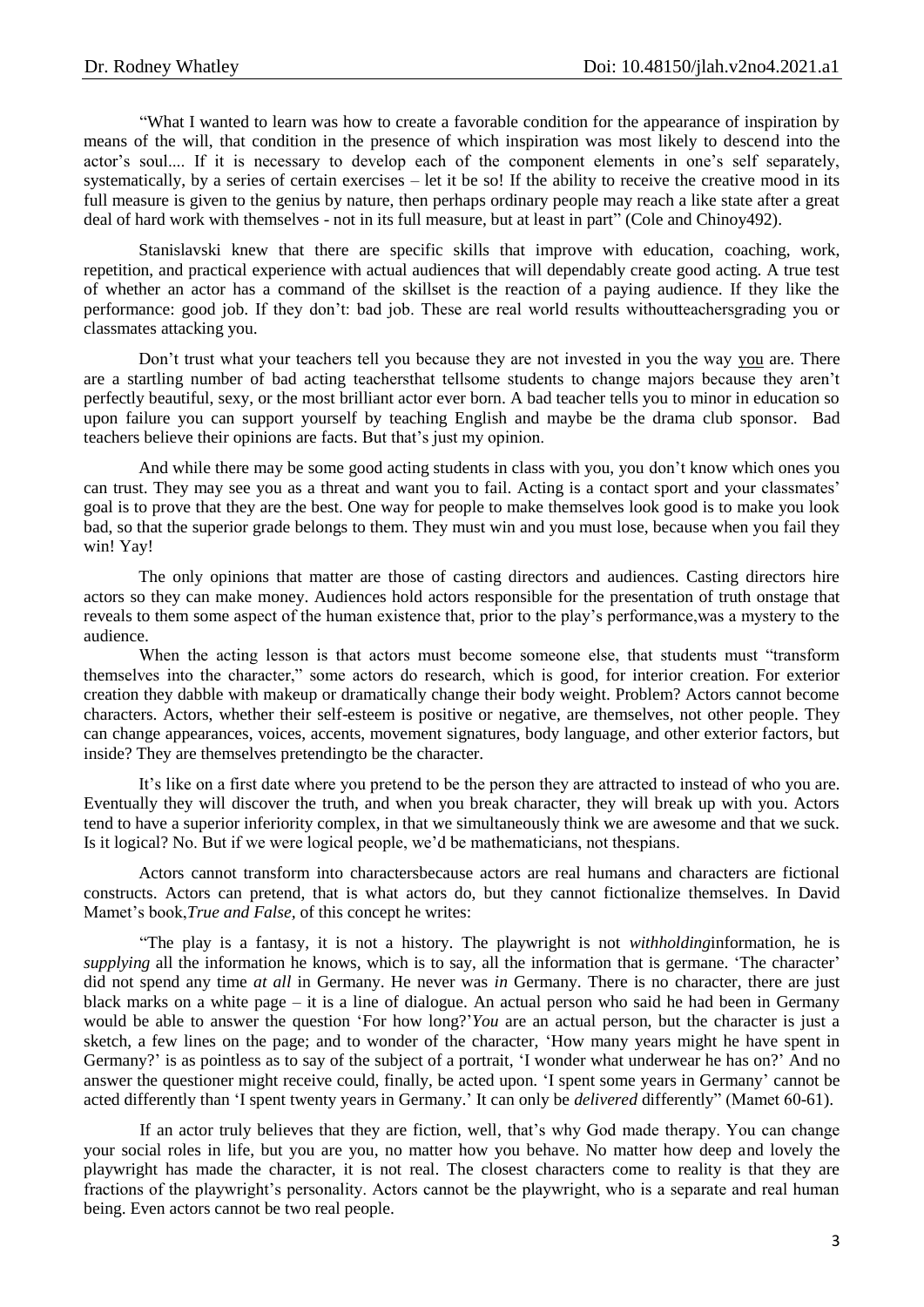The only way an actor can transform into and thus inhabit the playwright is if the actor is a demon and has possessed the playwright, in which case a performance is not called for unless it is that of an exorcist.

What follows are some exercises that could lead to bad acting.

#### **The Machine**

In this non-practical exercise, students are ordered to enter an arena of students. The sacrificial actor is commanded to perform a repetitive physical motion. Then the actor must generate an accompanying noise for the motion. Once the actor has established their motive sound, another actor has to enter the arena and join with the first actor so that they become a human motion sculpture. Thereafter all of the Tributes join to create a giant human machine, working in perfect harmony.

"Okay, what the fuck? What the fuck is this?" declares my inner bullshitometer. I am an actor who brings a script from the page to the stage. No script I've ever encountered calls for the cast to become a giant human caterwauling machine. And unless there is an upcoming stage adaptation of *TheHuman Centipede* I don"t think there ever will be. And if that show arrived, I wouldn"t audition for it, because if I got cast I"d have to spend eight shows a week with my mouth taped to another actor's anus.

#### **Animorphing**

In this exercise, students are forced to become animals. They begin by making a sound that inaccurately corresponds to an animal of the instructor"s choosing. These random animal designations have nothing to do with the students' natures, as they would if students chose them, but are forced on them by the instructor. The instructor's defense might be, "Actors don't get to choose their roles." But they do. Auditioning actors *choose*to accept or decline roles. The only place without freedom of choice is in acting class.At animal time.

I once was a zebra. The teacher mispronounced the word, as zee-bra. I resisted the urge to say, "Really? Zee-bra?It"s Debra, not Dee-bra, and what am I playing, a Manichean horse?" So I was to make like a zebra. The class was to infer which animal I portrayed. They all guessed horse, so I failed animorphing.

There are plays where actors have to play animals, for instance *Cats;* however, *Cats* has nothing to do with actual cats. It's a collection of ideas set to music with dancers pretending to be musical theatre actors when all they are is singing dancers. None of the characters actually move like cats; they move like Broadway hoofers. And the make-up and costumes are so extensive that all hoofers have to do to look like a cat is just stand there. Audiences just look at them and say, "Oh look, a cat." No movement or meowing is required.

Playing animals can be fun, but I have only ever been cast as an animal once, in a play called *Wiley and the Hairy Man.* I played "Dog." And it was awesome. But none of the animal morphing exercises I was forced to undergo helped me at all because the director knew what she wanted, and worked with me towards her desired interpretation of the character in rehearsal. In fact, at the first blocking rehearsal, when I tried something from a class exercise, she stopped me and said, "What are you doing?" When I proudly informed her I was using my training in animorphing, she replied, "Have you ever heard a dog make those sounds, or seen one behave like that?"

Oh, doth the director have a valid pointeth. So, if you have to play an animal, there"s a tried and true three step method: observe, imitate and enact. In step one, you observe the animal that you will be portraying. In step two, you imitate those sounds and actions that you have observed. You don't imagine them without research and you don"t improvise them, as forced to do in acting class. Use that imitation as a foundation and select appropriate behaviors for the character in partnership with the director.

The important thing is that you communicate to the audience that your character is an animal and not that you feel like an animal. The audience knows you are an actor on the stage and they want to enjoy the show, not watch *An American Werewolf in London: The Musical!* Audiences don"t go to *Swan Lake* to see dancers moving like birds, and they don"t go to *Cats* to see frolicking felines; they go to see actors give brilliant performances.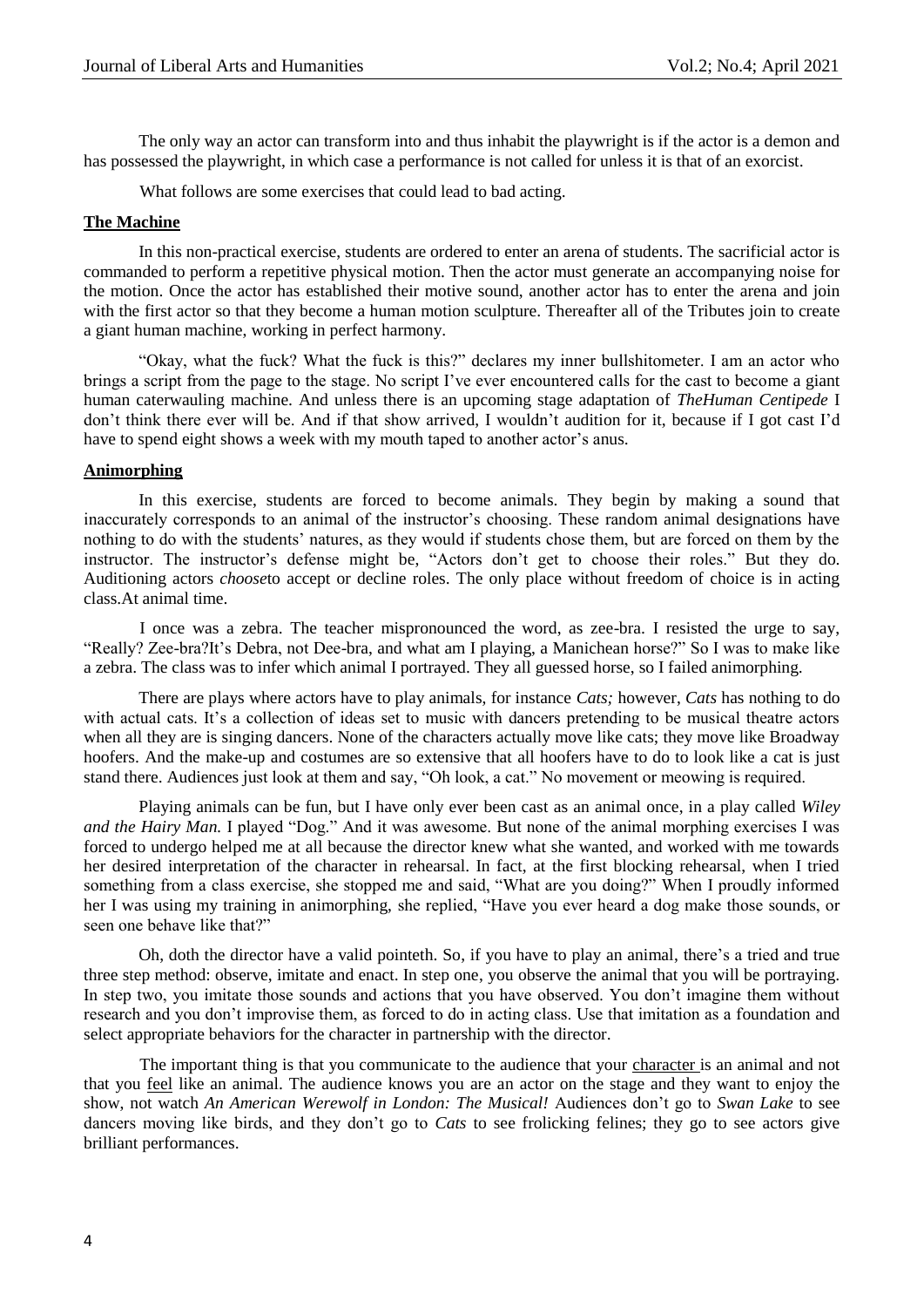### **Improvisation**

Everybody thinks they are great at improvisation. Because people improvise and "act" every day of their real lives, they think to themselves, "Well, I do this every day in every conversation I have, this is going to be easy." It's the universal urge that leads people to do community theatre. Because people lie all day or they are handsome-beautiful-sexy, people tell them, "You should be an actor" without ever hearing them deliver a line of dialogue. Just like everybody thinks they can do theatre without training and only talent, so do people think they are great at improv.

Notice this is almost exclusive to performing arts. People can also run, bump into each other, put on helmets and pads, and hold a ball, but how many full contact community football teams are there? I'm guessing not many, because it would hurt too much. Acting, done well, actually hurts more, which brings us back to improvisation. Improv has its place, but not in an acting class.

Improvisational exercises are sources of pain and discomfort for actors. Acting teachers can use improv to exert dominance over the class. In such a situation, the teacher pretends to randomly pick a situation and character for a student. The student has no idea what they are doing and so they feel horrible. The student may feel the teacher is shaming the student for their lack of talent. If the student believes the teacher is shaming them, other students will extemporaneously ejaculate spurts of applause as a defense mechanism. That makes the victim student blush until their head pops off their neck.

In improvisation exercises, actors enter into situations. A group improvisation exercise is a worse actor"s nightmare than anything Christopher Durang"s deranged imagination ever imagined. Actors are forced to accept that they are playing a desire, such as "You want to make the other person give you a massage." Then the teacher may tell the other actors that they are to play a condition, such as "You have arthritis." This is meant to engenderconflict.Students are expected to create a fully realized personality construct, and should they fail, and they will, to convince the teacher that the unsatisfactory condition or desire they"ve been given is a convincing symbol of humanity, the teacher may provide negative feedback, making the student actor feel that their work is lackluster, and thus is created improv shaming.

Uta Hagen says of improvisation "Improvisations, which serve for a better understanding of the reality of character, circumstances, time and place, emotions, and the possibilities of varied action, can be of tremendous value" (73). The problem with this is it depends on the actor having concrete given circumstances instead of generic labels, like, "You are a father. Your wife has come home late. It is morning in the kitchen. You are angry. What do you do?" I took acting classes for decades, and when it comes to improv exercises, this is a standard scenario. It bears no fruit in the practical rehearsal and performance of a specific play, even if the given circumstances match in some form this blather.

The second problem with this set up is that it insists the actor play an emotion. One emotion. And actors can"t play an emotion. We are not called emoters, we are called actors, because we perform actions. In fact, for those who are emoters, we use a pejorative term: hams.

Hagen goes on to say, "Therefore the value of improvisational exercises away from concrete sequences of the play to find spontaneous actions and emotions must become obvious" (73). Must it, though? Finding spontaneous actions, when the actions are either scripted or discovered in conjunction with the director during the rehearsal process? This takes the position that the actor is in sole possession of their character, which is not true. It is shared with the playwright, the director, the rest of the cast and the technical crew. It is also shared with the audience, since they are playmates. The audience finishes the portrait of the character based on the symbol of a human being that is reflected by the performance of the actor. The actor and the audience create the character together, and improvisation makes of everyone a sideline observer to the selfish creative process of the performing actor.

Finally, it turns out Uta Hagen, whose name sounds like a flavor of ice cream at Ben and Jerry"s, doesn"t even know what the definition of improvisation is. She says in her instructions on how to improvise, "Avoid general ad-libbing, set up time and place and objectives and who you are. Surprise each other as partners. Don't paraphrase. Use the magic 'If' in endless variations, and you might come up with gold" (74). Time and place are set up by the playwright and/or the director. Objectives comes from script analysis. Who you are is distilled from the actions the character takes in pursuit of the superobjective. And finally, her description of improvisation is a list of things to do during rehearsal of the script. This is not improvisation!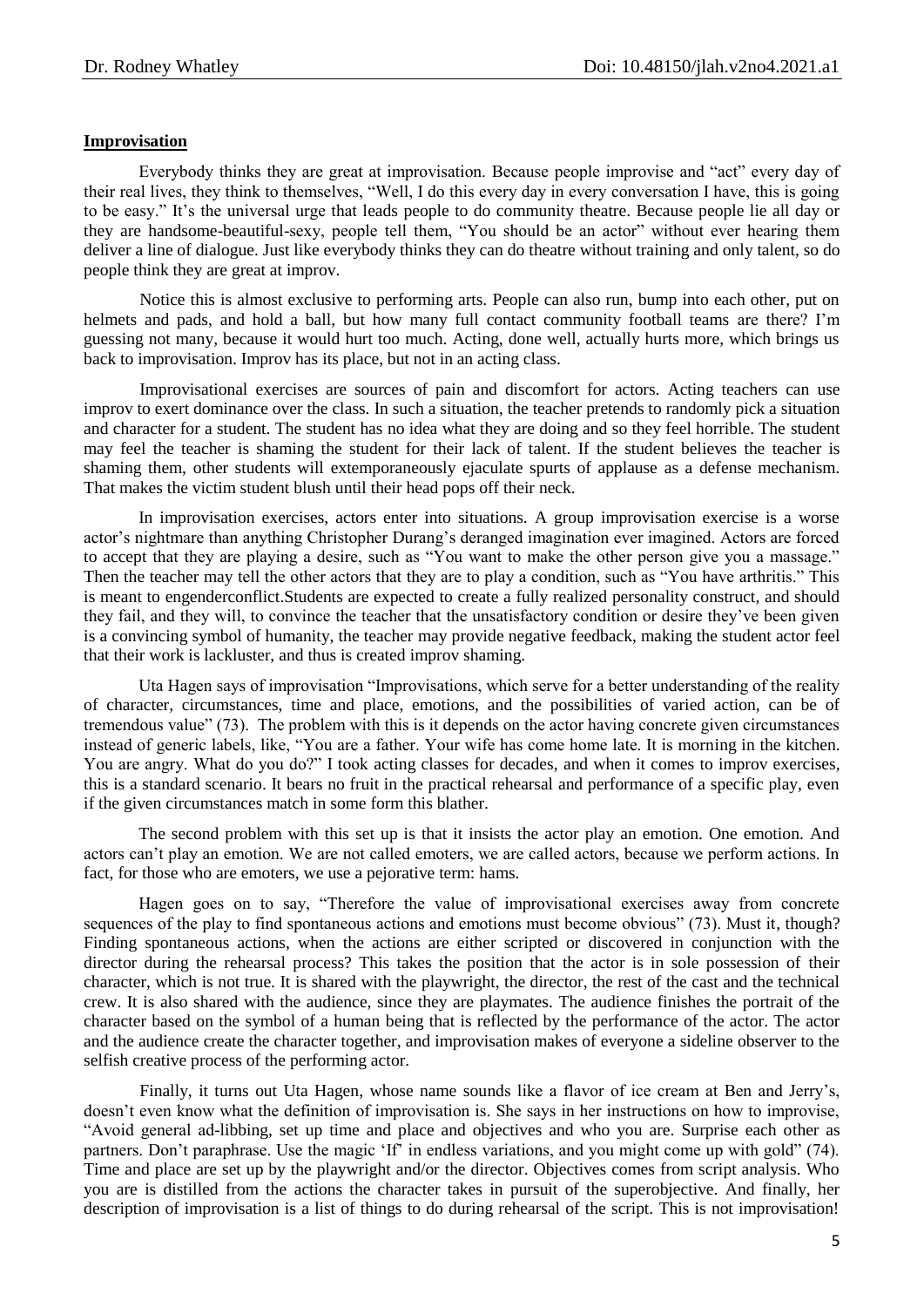This is the actual rehearsal process. Rehearsal is making choices and trying those choices out. The rehearsal process is elimination of weak choices so that the strongest choices are the ones the audience sees. Making choices during rehearsal isn"t "improvisation;" it is rehearsing.

Uta Hagen says improv is essential, and I call bullshit. Improvisation is a useless exercise, because actors in plays are given scripts. Actors are given rehearsals. Actors are given guidance and coaching by their directors. There has never been a dramatization of dramatic literature where the playwright and director had a huddle and then turned to the cast and said, "You are Biff. You are Willy. You are a travelling salesman, and you are his son. Willy is in a hotel room with a woman, Biff knocks on the door. You guys just improv your way through the scene, let's see what happens."

Actors are actors; they are not writers.

Bad acting teachers may approach blocking in this dubious improvmanner. They tell the student actors, "Just move when you feel the urge and see what happens."

Novice actors given the opportunity to move whenever they get the urge usually stand immobilized and adjacent to each other in awkwardness partnerships. Feeling shame.

Improvisation is a separate art form and requires completely different training and a different skillset than acting. Such training should only be supplied by improvisation experts. Developing the improv ability of actors is a massive undertaking. Either they have the instinct, or they don"t. Talent can"t be taught, and to tell a student anything else is to fill them with bullshit.

#### **Melting Sculptures**

In this exercise, the students array themselves around the space so that they can explore their physicality without slapping neighboring students. Students are compelled to pick an emotionand become statues which symbolizethat emotion. This makes them things of substance, impervious to movement.After this is accomplished, students must conjure a different emotionand concomitant pose. Then comes the really fun part: they slowly "melt" from the first statue to the second.

This is a bad exercise because it teaches actors bad things, the major bad thing being what it encouragesactors to do: indicate! Boo! Indication is bad! Boo! Actors should never indicate, or "show" the audience what the character is feeling. Showing an audience what you are feeling is akin to surface beauty. Laurette Taylor, one of the great American actresses of the first half of the  $20<sup>th</sup>$  century, speaks of the difference between beauty and art in an article titled, "The Quality Most Needed." Taylor reveals the concept between indicating, or surface beauty, and enacting, or inner beauty.

"Beautiful women seldom want to act. They are afraid of emotion and they do not try toextract anything from a character that they are portraying, because in expressing emotion they may encourage crow"s feet and laughing wrinkles. They avoid anything that will disturb their placidity of countenance, for placidity of countenance insures a smooth skin.... Personality is more important than beauty, but imagination is more important than both of them. Beauty as I understand it does not mean simple prettiness, but stands for something illusive and subtle. The obvious seldom charms after one has had to live close to it for any length of time. Being all on the surface, there is nothing left to exhilarate, once the surface has been explored. On the other hand, the beauty which emanates from within becomes more enchanting upon close acquaintance. It is constantly revealing itself in some new guise and becomes a continual source of joy to the fortunate persons who have the privilege of meeting it frequently. That is beauty of the imagination, and that beauty all the really great actresses have" (Cole and Chinoy 596).

Lack of imagination, or indication, is surface beauty. Acting from the given circumstances is the inner beauty that grows more beautiful and entrancing with every performance.

Performing the dramatic action generates the emotion, or put succinctly, *motion creates emotion*. Actors need feel nothing, they just need to perform motions that emblematize to the audience someone encountering that emotion.What do angry people do? Perhaps they gnash their teeth, punch things, stomp their feet, scream or call for mommy? Audiences can see that and think, "That character's angry!"

Sculptures do not feel things. Sculptures indicate, but they don"t communicate. Actions reveal, they don"t dictate. Sculptures, unless placed under tremendous heat, do not melt. But if they do, it is into a puddle, not another statue.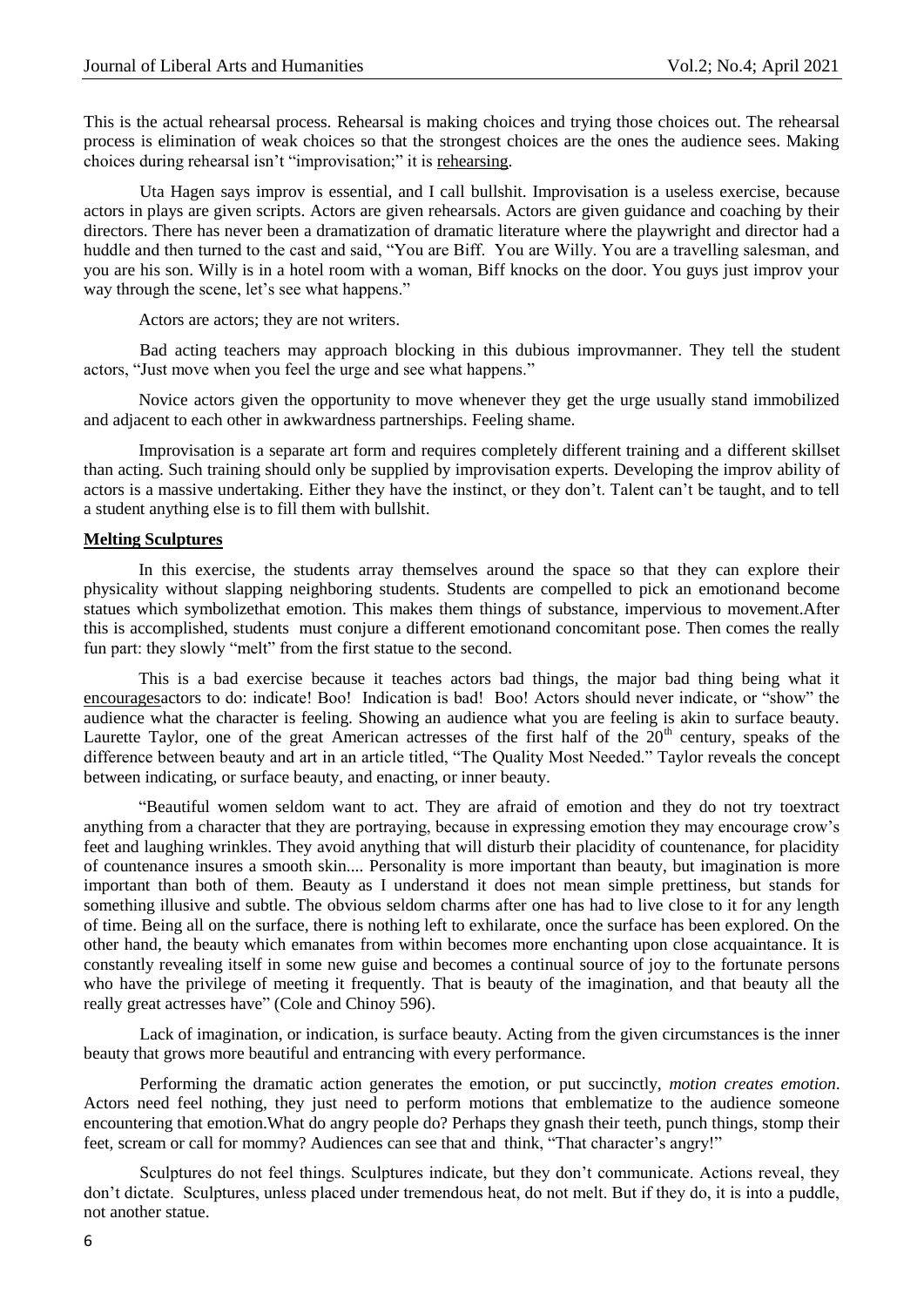# **Trust Falls**

A normal human reaction: "I just met you. I don"t trust you."

Acting teachers may preach to classes that theatre people are a family and that we should all support each other.Nope. Uh-uh.

Actors are taught, nay indoctrinated and trained, to destroy each other like a pack of Mean Girls, or a locker room full of testosterone junkies. It's in the first step of the business: the audition. Actors strive to beat other actors for the beloved and desired call back.

In class, actor wants A"s but more than that, they want recognition as the best actor, because the best actor gets a Tony or an Oscar. University and college acting teachers usually direct at least one mainstage show each season, so by kicking classmate butt acting students can grease the chute for easy casting.

This can inculcate in a student the attitude that it is not enough that I succeed but the other actors must pale in comparison. Acting teachers may give lip service to resisting this mindset, but there is still a strong likelihood that Student A will do their absolute best to assure that Student B will become a loud, visible failure.

Theatre is a contact sport.

It's driven into our heads by our body of dramatic literature. Ever hear of a little play called, oh, I don't know,  $42^{nd}$  *Street?* It's the great thespian fantasy: the lead who never deserved to have the part anyway, gets accidentally maimed/killed and the ingénue unjustly cast as the understudy or Moving Scenery #22, must now perform the part in order to save the show. Actors want to win the Dionysian Lotto.

It is therefore completely understandable that beginning students may think to themselves, "I don"t know you. I just met you. But I know who you are. You're an actor. And I don't trust you."

### **Poppycock Protocol**

There's a song lyric by Billy Preston as well as a math maxim that says, "Nothing from nothing leaves nothing, and you got to have something, if you want to be with me."

"Me" is the audience. Nothing from nothing means that all you get with bullshit acting is a bullshit show, so actors and audiences derive bagatelle. The audience will have nothing to tweet home about, nor will there be positive word of Facebook/Instagram post.I should say at this point, or rather should have said much sooner, that no bullshit means all truth.

The audience, subjected to bullshit acting which results from bullshit exercises in bullshit acting classes, will leave the theatre dissatisfied. The discerning audience member will walk out saying, "Well, that was a waste of time. Remind me to never come to another show here. It's better to stay home and watch gangster movies on Netflix." The discerning audience member will then, when asked, fail to recommend said show to their friends, neighbors, and fellow discerners. The discerning audience member may not even wait to be asked, nay, like a thoroughbred itching to break free of the release gate at the Kentucky Derby, this audience member will rush into the community to warn one and all to stay away from yon theatre like a latter day Paul Revere, warning that, "The bovine excrement is coming! The bovine excrement is coming!" This would be unfortunate because the secret to success in theatre is repeat business. Business.

The less discerning audience member will be likewise dissatisfied, if not on a conscious level. They will leave the theatre, and when asked by friend and family, they will respond as to the quality of the play thusly: "It was okay. It was missing something, I don"t know, I just didn"t really like it. It was okay, but oh look pretzels!" They may not know why they did not like the show, but like a mutant power in a pre-teen X-Man character, it lies there waiting for its inevitable activation.

Without truth, no one will enjoy the show, and the show will not, as it must, go on. Word of mouth will kill your show. I don't know why we depend on word of mouth, rather than word of sign language, or word of print, or word of data input, but there you have it. Word to your mother, even she will only tell you she liked the play because she"s your mother. Unless she"s Joan Crawford, then she will beat you with the program as she yells, "No BS acting!"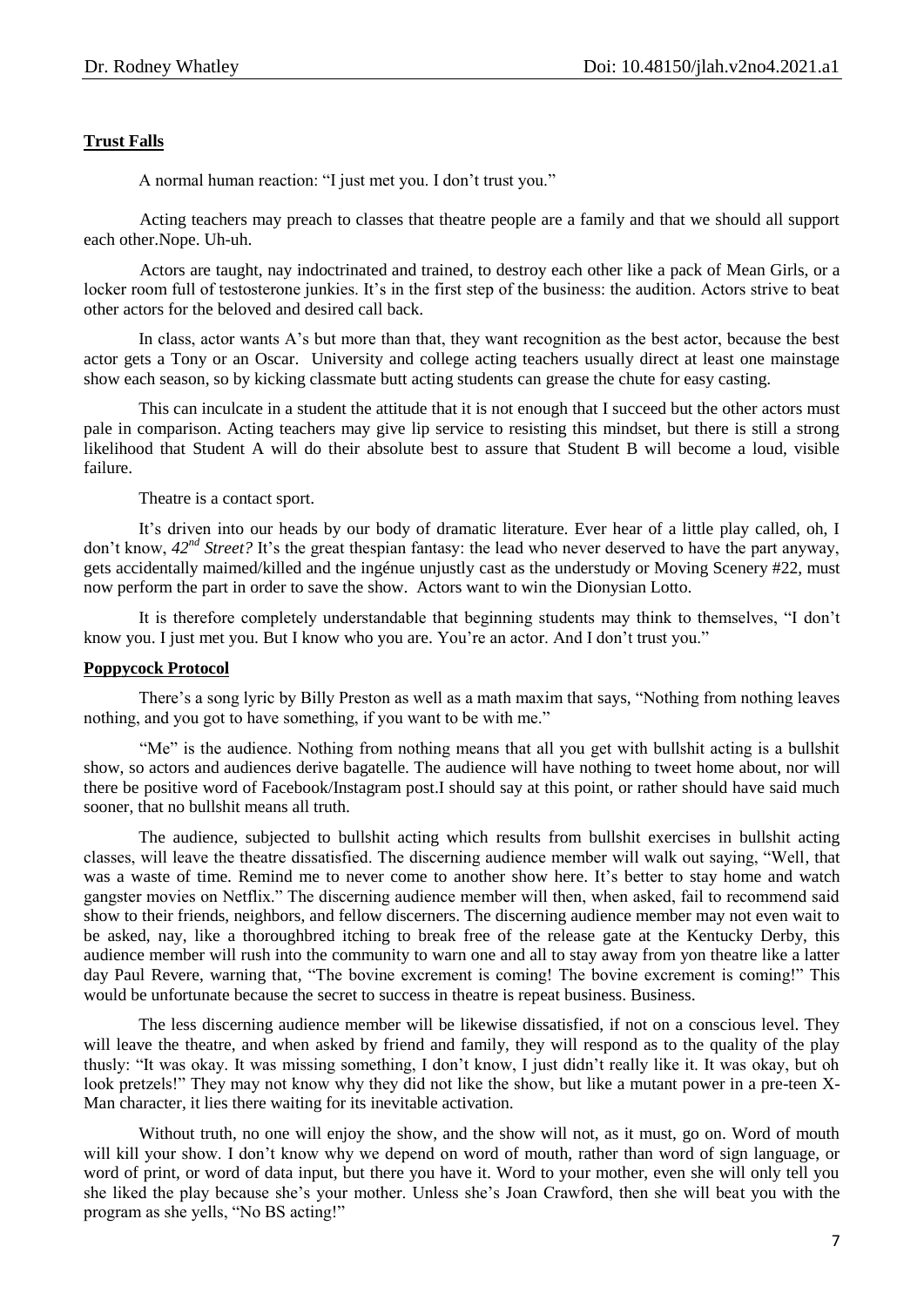The production team won"t enjoy the production, either. The technicians will hate the actors because they are full of crap. Full of crap actors tend to subconsciously overcompensate by acting like jerks. They"ll be aloof, condescending, and separate themselves from all other team members, not only techs but other actors. There will be no camaraderie, there will be no unity of purpose, there will be much backstage drama, and the director will be a tyrant because they feel that they have no control over the quality of the production. It will be a bad show, and there will be nothing the director can do about it.

Warm-ups could become useless because actors who consider themselves the stars will either be late to the exercises, or skip them entirely. This can cause resentment in the actors who do show up diligently and participate in the warm-ups. Backstabbing can run rampant, and rather than making friends whom they will keep for life, the company ends up making enemies they will never forget.

This makes the show even worse because the audience will sense that the actors are not having a good time. If the actors aren"t having a good time, neither will the audience. No matter how talented the actors, they will fail to convince the audience that hatred is affection. Instead of yearning for goals, the actors are prayingfor the sandbag of legend to fall from the grid and eliminate the bullshit artist standing next to them. The audience will realize that the actors are lying to them. They didn"t come to the theatre for actors to lie to them; they came to be told the truth about the human condition, to have some mystery of life explained to them, and to make sense out of life, the universe and everything.

The problem is that truthis not the same as fact. Truth is an opinion. Something that one person considers a lie can actually be another person"s version of truth, if that person believes it to be true. With no clear definition of truth in acting, bad acting teachers teach lies. Stella Adler, for instance, says that truth is in Henrik Ibsen's writing when she speaks of acting in his works. "When you understand this truth, Ibsen's words mean something. The truth is big – don"t tear it down. We want to hear Mr. Ibsen, not you" (239). She is speaking of the perceived truth in the central theme in her analysis of *A Doll House.* But we can"t hear Mr. Ibsen, he is not here, only the actor is. Theatregoerscan only hear the actor"s voice, not that of the playwright, and not that of the character, for the character's voice is that of the actor.

Adler advises analyzing the outside world for all contributions to the art of acting, because truth comes from the world, a major tenet of Adler"s theory of realism: "You must be fed from the outside. If you feed only from yourself, you're pathological. There's no life where there's nothing outside. You must take time with things – to be nourished by them, not merely serviced" (244). This can be taken to mean that the world of the character is real, that props are real, and that they are more important as a source of inspiration than the internal qualifications or qualities that an actor brings to each role they play.

And finally, Adler calls bullshit on some of the concepts introduced by Stanislavski. With all due respect to her: wow, that takes real guts. To say Stanislavski is full of it?Awesome. She argues against the superobjective concept when she writes, "Remember, you cannot reduce any character to one element. It's not ambitious to take care of the garden," in discussing *Death of a Salesman.* She goes on to write, "Ambition always leads to something bigger than being practical. Practicality doesn"t involve the soul" (Adler 247). Here she is arguing against practicality, like practical actor training, or non-bullshit training, or acting without magical bullshit. I disagree. Obviously?Obviously. Stella Adler would probably hate this essay.

Bad performances created by such teachings can serve, like a meteor to dinosaurs, to exterminate the theatre. The air of insincerityincumbent upon bad performances is a cloud of dust that chokes the world of the play, and the audiences could scurry away from the theatre never to return. Like deficit spending and trillion dollar debts to other countries and an unwillingness to admit that climate change is real and destroying the environment and the quality of life, we could be robbing future generations of theatre artists, and audiences of the magic that is live theatre.

### **Memorization**

So what is my truth, my way to eliminate bullshit and illuminate the path to good acting? Read my forthcoming book, *Acting One: What Do I Do with My Hands?* Here"s a preview, thank you thank you, you"re too kind.